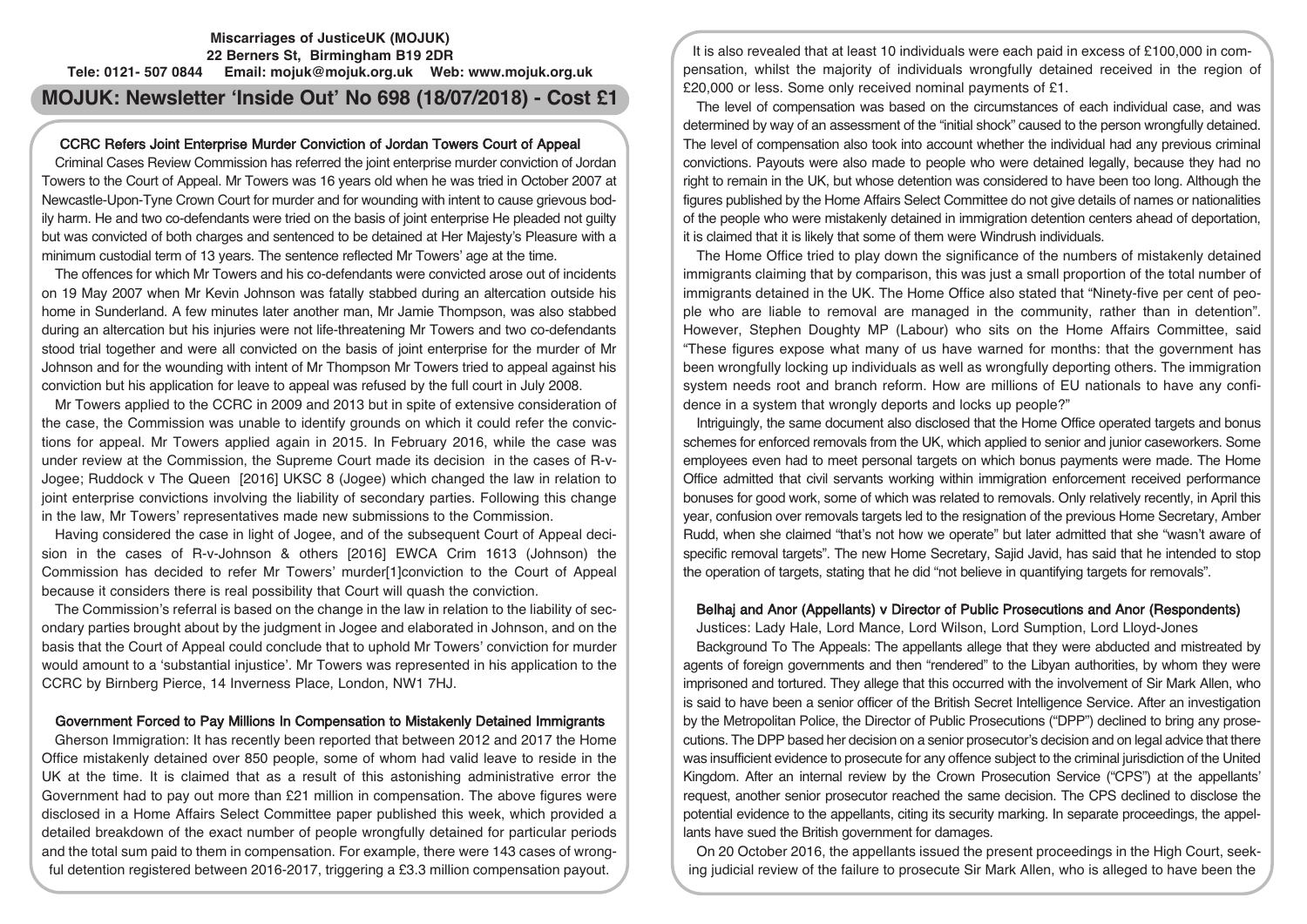primary suspect in the investigation. They argue, amongst other things, that the DPP's decision was inconsistent with the evidence. The DPP argues that her decision was based on a review of documents which cannot be released to the appellants. The Foreign Secretary applied to the court under section 6 of the Justice and Security Act 2013 for a declaration that the judicial review proceedings were "proceedings in which a closed material application may be made to the court." A section 6 declaration is a prerequisite for an application to the Court for the use of "closed material procedure" under Part 82 of the Civil Procedure Rules, whereby the court may sit in private and without a party and his or her legal representative in order to prevent disclosures damaging to the interests of national security.

A section 6 application may be made only to a court seized of "relevant civil proceedings", which are defined as not including "proceedings in a criminal cause or matter." The appellants resisted the section 6 application on the basis that these judicial review proceedings were in "a criminal cause or matter." The Divisional Court rejected that argument but certified the issue as one of public importance, suitable for consideration by the Supreme Court.

Judgment: The proceedings were settled after argument before the Supreme Court, but the Court gives judgment in view of the importance of the legal issue. The Supreme Court allows the appeal by a majority of three to two. Lord Sumption gives the lead judgment, with which Lady Hale agrees. Lord Mance gives a concurring judgment. Lord Lloyd-Jones gives a dissenting judgment, with which Lord Wilson agrees.

Reasons For The Judgment: The adoption of closed material procedure requires specific statutory authority. The Justice and Security Act 2013 gave the High Court a general statutory power, in certain circumstances, to receive "closed material" which is disclosed only to the court and to a special advocate. As explained in the 2011 Justice and Security Green Paper, the Act was a response to a growing number of civil claims for damages against which the government was unable to defend at trial except through the unacceptably damaging disclosure of secret material. Those claims instead had to be settled [6-7].

The ordinary and natural meaning of "proceedings in a criminal cause or matter" includes proceedings by way of judicial review of a decision made in a criminal cause, and nothing in the context or purpose of the legislation suggests a different meaning. In English criminal procedure many decisions made in ongoing or prospective criminal proceedings are subject to judicial review in the High Court. Judicial review therefore cannot be regarded as an inherently civil proceeding. It is an integral part of the criminal justice system [15-16]. Judicial interpretations of the phrase "criminal cause or matter" in the Judicature Acts primarily reflected the natural meaning of the words, rather than any special feature of the Acts. A "cause" is a proceeding, civil or criminal, actual or prospective, before a court. A "matter" is something wider, namely a particular legal subject-matter, although arising in a different proceeding. The appellants' application is an attempt to require the DPP to prosecute Sir Mark Allen. That is just as much a criminal matter as the original decision not to bring a prosecution. Parliament is unlikely to have intended to distinguish between different procedures having the same criminal subject-matter and being part of the same criminal process; but the draftsman could have done so easily, for example by omitting the reference to a "matter" [17-20].

The Green Paper indicates that the distinction between criminal and civil proceedings in section 6 reflected the greater degree of control exercisable by the government in criminal cases, in which the prosecution can: (i) chose the material on which it relies, (ii) seek to limit the disclosure of unused material on the grounds of public interest immunity; and (iii) with-

draw the prosecution. That rationale does not require closed material procedure to be available in an ancillary judicial review of a decision made as an integral part of the criminal justice process, when it would not be available for an actual criminal trial [22-24].

Lord Mance agrees that the appeal should be allowed, essentially for the same reasons as Lord Sumption [25-37]. Lord Lloyd-Jones, with whom Lord Wilson agrees, would have dismissed the appeal. He concludes that the natural meaning and use of the word "cause" is appropriate to cover criminal proceedings which will result in a criminal conviction or acquittal, and that the word "matter" may extend beyond that to ancillary applications in such criminal proceedings (such as disclosure applications and extradition proceedings). They do not, however, naturally include this judicial review, which is a public law challenge extraneous to the criminal process. It is permissible to refer to the Green Paper in order to discern the purpose of the exclusion of "proceedings in a criminal cause or matter" from closed material procedure. The core concern behind the exclusion is to ensure that closed material procedure is unavailable where criminal guilt is being decided. These proceedings do not fall within the purpose of the exclusion [52-57].

#### Independent Barristers "Better Quality" Than Other Criminal Advocates, Say Judges

Legal Futures: The standard of criminal advocacy is "generally competent", but that of solicitor-advocates and in-house barristers is inferior to the self-employed Bar, research among judges has found. Meanwhile, a linked thematic review of criminal advocacy by the Solicitors Regulation Authority (SRA) found that most firms demonstrated good practice in most areas of their work, but there were areas for improvement for some, such as in the quality of training.

The report, which involved interviews with 46 circuit judges and four High Court judges, was jointly commissioned by the SRA and Bar Standards Board (BSB) and produced by the Institute for Criminal Policy Research of Birkbeck, University of London. Most of the judges deemed advocacy to be generally competent, but "solicitor-advocates and in-house barristers were less well reviewed than members of the independent Bar", the report said. "Judges explained this disparity with reference to differences in the training received by barristers and solicitor-advocates and the narrower professional experience of in-house advocates."

The judges tended to think that the quality of advocacy had declined over time, "with a large proportion of interviewees perceiving standards to be poorer than when they had practised as advocates themselves". Standards of case preparation and advocates' ability to ask focused questions of witnesses and defendants were the main areas of concern, while advocates' skills in dealing with young and vulnerable witnesses were seen as improving. Many said that the best advocates were those with experience of both prosecution and defence work.

The report said the most commonly cited barrier to high-quality advocacy was advocates taking on cases beyond their level of experience. "This was said to arise particularly in relation to solicitors' firms which, for financial reasons, opt to keep cases 'in house' rather than to instruct independent counsel with the necessary level of experience. "The judges said that junior advocates, especially solicitor-advocates, are not afforded sufficient opportunities to learn via shadowing and by being mentored by their more v experienced peers; this also affects barristers since it is now less common to instruct both junior and senior counsel to a single case."

Almost half of the judges argued for more mandatory continuing professional development for advocates, with a "sizeable minority" supporting formalised assessment of advocates, to be undertaken by an external body, by peers and senior colleagues, or by the regulators. "Some felt that such a system should entail determining advocates' capacity to take on cer-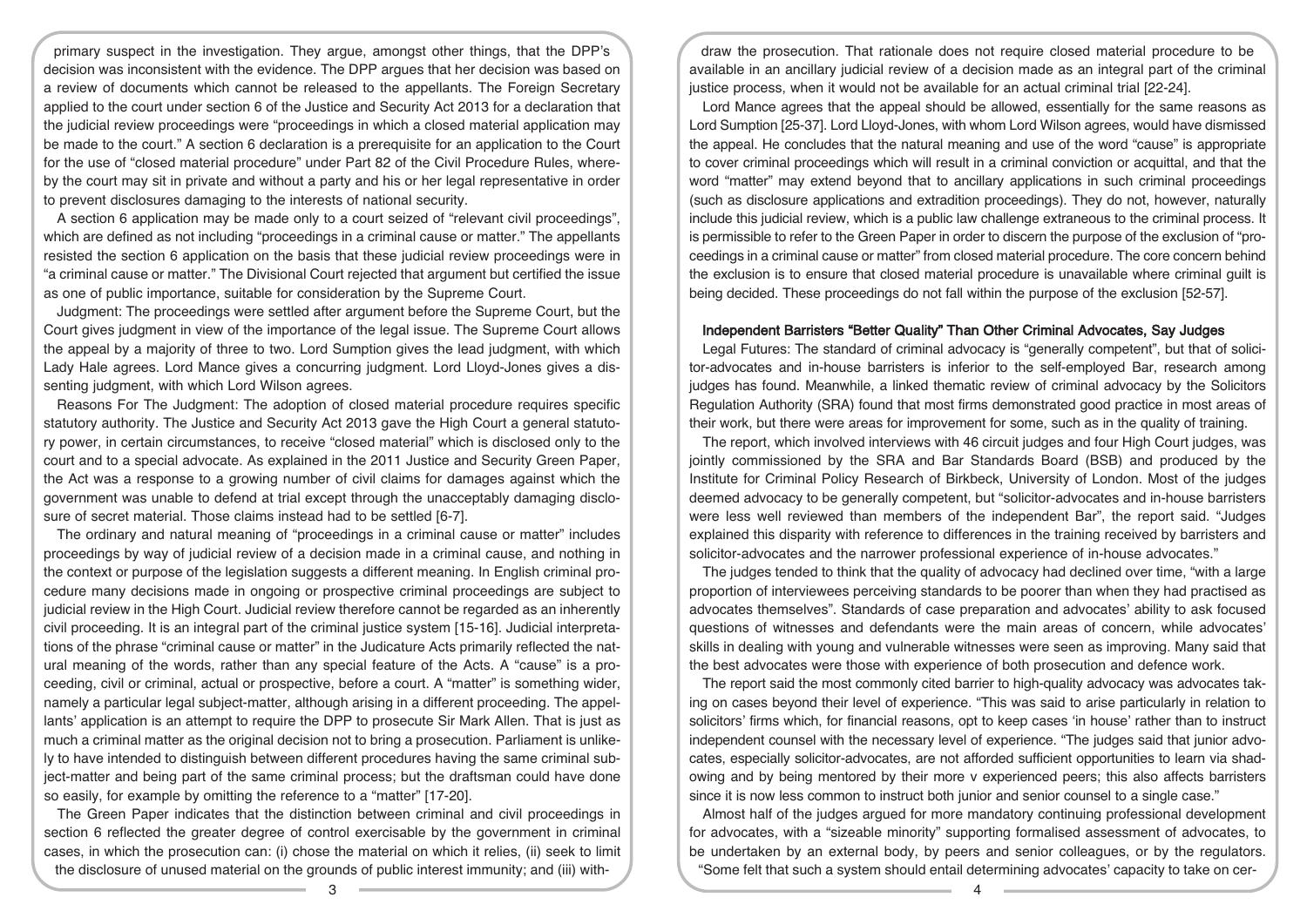tain levels or types of work. "Most of the judges, however, were resistant – and sometimes strongly resistant – to the idea of judicial involvement in formalised assessment of advocates."

This was one of the contentious elements of the now-ditched Quality Assurance Scheme for Advocates. The judges also called on the regulators to be "more robust" in responding to poor advocacy when alerted to problems by judges, but there was also some uncertainty about whether, or how, they should report poor advocacy. The SRA's thematic review was informed by data gathering and interviews with 40 solicitors' firms.

# Cocaine 'flooding' into the UK Leads to a Crime Epidemic

An epidemic of violent crimes across the UK was believed to have been caused by cocaine flooding into the county, a leaked Home Office document warned. After a rise in crimes including murders, stabbings, robberies and attacks from moped gangs, an 'excess supply' of cocaine into the UK has been blamed as the cause of these violent acts. The gangs of criminals have now began to form in more remote areas such as villages and seaside towns – away from city centres where their supply of illegal drugs and illegal activity are more likely to be discovered.

The leaked Home Office report stating these findings marked as 'sensitive' suggested other criminal activity was on the rise such as a supply of firearms. Additionally, the leaked document suggested that there has been almost double the amount of automatic weapons seized in the last two years. The report suggested that there was a 42% hike in positive tests for cocaine as well as a rise of 28% of those who had been using crack cocaine. The report concluded: "We are now certain that drugs are playing an important role in driving up homicide, and it is highly likely to be affecting other serious violence too."

This comes after a rise of violent crime by 10% last year especially crime occurring whilst the perpetrator is riding a motorcycle or scooter. Scotland Yard has received up to 22,025 crime reports linked to mopeds in the previous year; a 50% rise from the last year. In the previous month alone, a number of incidents had occurred, one notably including a woman in critical condition after she was punched by the pillion passenger of a moped as two men had approached her to steal her belongings.

The Home Office stated: "A major factor behind the increase in serious violence are changes in the drugs market...This includes an increased supply of cocaine from overseas, an increase in the use of crack cocaine, the spread of county lines drugs dealing, and use of social media." Louise Haigh, the shadow minister for crime has said: "A toxic cocktail of a more aggressive and profitable drug market in the context of eight years of austerity have created the conditions for violent crime to thrive...The Government must invest in the police immediately to begin to undo some of the damage that taking 21,000 officers off our streets has done."

## Thousands Misusing Abuse Orders to Get Legal Aid, Says Parenting Charity

BBC News: Thousands of parents falsely claim domestic abuse in order to access legal aid and stop estranged partners from seeing their children, a shared parenting charity claims. Families Need Fathers says parents are being encouraged by some solicitors to file for nonmolestation orders - injunctions used in urgent abuse cases. New figures show a 30% rise in orders made after legal aid was axed in everything but abuse cases in family courts in 2012. Some 25,700 were made in England and Wales in 2017, and 6,699 in the first quarter of 2018.

The changes to legal aid qualification in England and Wales were designed to reduce the number of cases in family courts, with separating couples being encouraged to attend mediation sessions

instead, and to cut the legal aid bill. But charity case workers say they are seeing "thousands" of parents, mainly fathers, who have been made subject to these orders for things that they do not consider to be domestic abuse. These could be angry comments thrown in the midst of the break-up or dealing with child access arrangements or unpleasant text messages, they say.

'False allegations' The charity suspects that solicitors' firms are talking parents into seeking such orders because it enables them to qualify for legal aid, from which both the legal profession and the complainant could benefit. A spokesman for the charity said: "We're getting a lot of people coming to us talking about false allegations, whether it's grossly exaggerating events or even completely fabricating them. "And yet the impact of the order can take a parent down a path that can be very difficult to return from." Jerry Karlin, chairman of Families Need Fathers, said the result of the government's "well-intended but ill-conceived changes" to the family courts system was a 30% increase in nonmolestation orders (NMOs) to 25,000 a year. There had also a been 20% rise in private family court applications over the last two years, he added. "These (NMOs) are used in allegations of abuse and they don't have to be true to obtain access to legal aid."

"Non-molestation orders have gone up by several hundred per cent since the legal aid changes in some districts," he added. NMOs work like injunctions and are designed to protect domestic abuse victims from further harm in emergency situations. The charity stresses that they are useful in genuine cases of abuse, but is concerned that the way they are administered leaves them open to exploitation. For example • They are often granted in the absence of the person being accused of abuse (the respondent) and without accusations of domestic abuse being proven • The making of an order then also enables the complainant to draw on thousands of pounds in legal aid which can also be used in any subsequent family law cases • The respondent would not be automatically entitled to legal aid, however, and often has to represent themselves • The level of evidence required is fairly low and can relate to claims about verbal abuse, unwanted text messages or emails In some regions of England and Wales the increase has been as much as 900%. In others there has been a 150% rise, according to information obtained by Families Need Fathers.

'Gross exaggerations' Once an order is made, there is a brief "return" hearing two weeks later but the case is then usually adjourned for about six months. During this time every agency related to the the respondent and his family, such as the police, school and local council, is notified. This can lead not only to the parent being physically separated from their children but being ostracised by the agencies involved with them. After about six months, usually, a fact-finding hearing is held at which the evidence of the applicant's claim is meant to be heard. But quite often, just as the initial order is made in the absence of the respondent, the fact-finding hearing is held in their absence as well. A judgement is then made on whether the order should continue. At this point it can be used to restrict a parent from spending time with his or her child and to delay the process of arranging contact.

The outgoing president of the High Court's family division, Sir James Munby, described false allegations as a "vice in the system". He also said that the judiciary had recently realised that "a wrongly granted without notice order sets the tone of proceedings thereafter". He tried to crack down on the use of such orders, reminding courts that it was for the applicant to prove their claims rather than for the respondent to disprove them. His successor, Sir Andrew McFarlane, who is taking over the role in July, appeared to back some of the charity's claims on the harmful effects of such orders in a recent speech. He called for the facts of a case to be established much more quickly than happens at present.

Whether there are serious domestic abuse allegations or not, it does not help either par-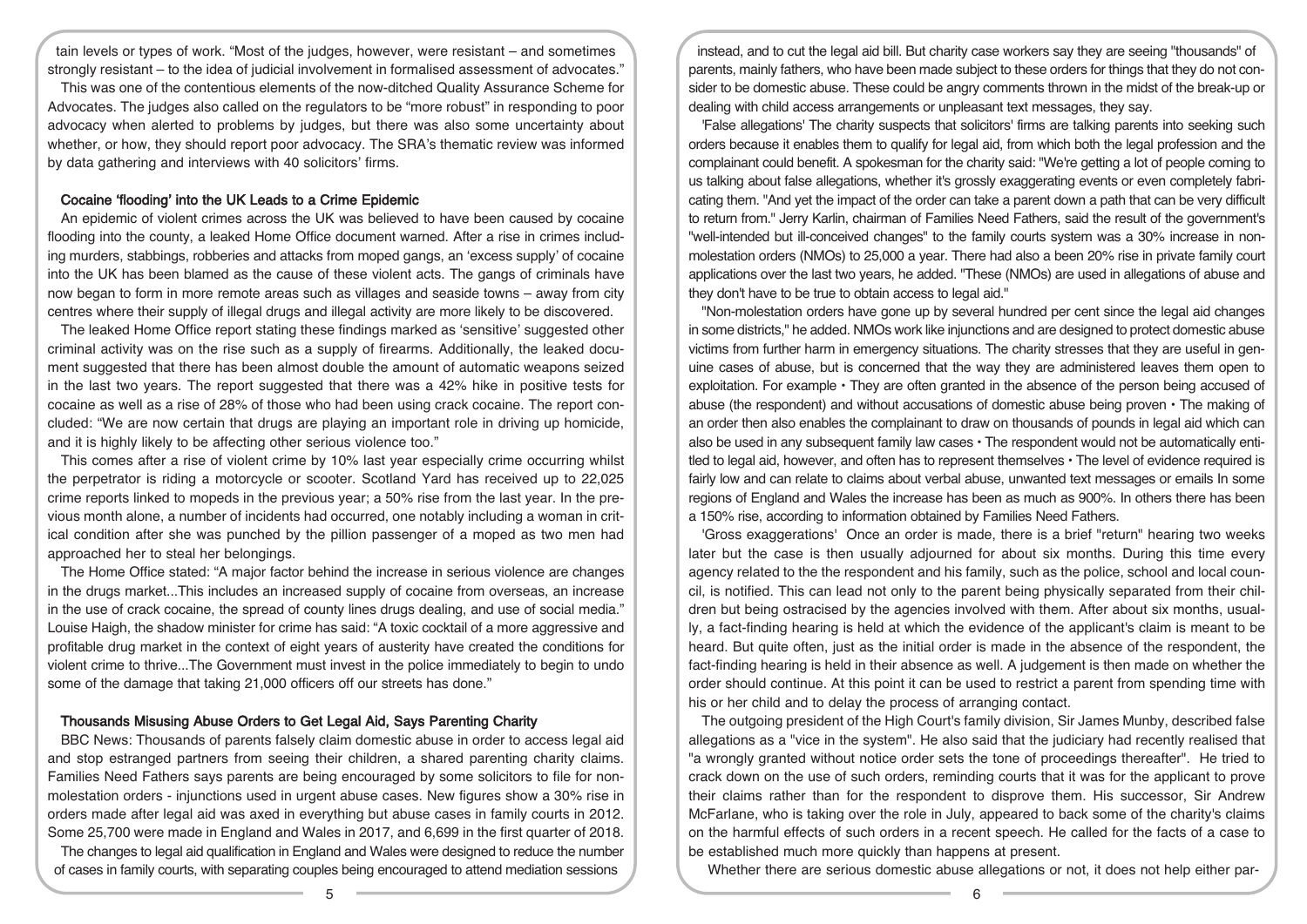ent or the children for the hearing of the contested factual issues to be adjourned again and again, he said. And Sir Andrew cited a case in which a father was subject to a continuing nonmolestation injunction preventing him from having any contact with his children for a period of years. "That injunction had been based upon the untested and contested factual allegations which were never tried," he said. Until the factual context is clarified and determined by the court, the arrangements for the children cannot move on and develop in a way which reflects the risk or lack of risk, arising from the facts as they are found to be," he added.

'Greater awareness' A spokesman for the Ministry of Justice said there may be various reasons for an increase in the issuing of such orders - including greater awareness of domestic abuse and of how it can be addressed. He added: "Non-molestation orders are an important means of protecting individuals in abusive situations. "When deciding whether to grant a nonmolestation order, the judge will consider all the circumstances, including the need to secure the health, safety and wellbeing of the applicant and any children." The court has the power to discharge an order if the respondent makes an application and this is found to be justified.

Domestic abuse charity Women's Aid said the rise in NMOs needed to be put in the context of statistics showing record numbers of domestic-abuse related incidents. The number rose from 796,935 in 2011-12 to 1.1 million in 2016-17 in England and Wales. Their spokeswoman said: "We know that the police often recommend to victims that they seek civil orders to keep them safe while their case may be going to the CPS [Crown Prosecution Service] "Or if the victim does not want to proceed with a criminal justice case, you would expect to see more of an increase if the police are seeing an increase in domestic abuse-related incidents."

## People Risk Unjust Prison Sentences Due to Lack of Court Healthcare

Amelia Hill, Guardian: Innocent people are at risk of being given unjust prison sentences and suffering physical harm because of a lack of healthcare in courthouses, according to the outgoing head of the independent body charged with monitoring the care and welfare of those brought to court in England and Wales. Tony FitzSimons, the outgoing chair of the Lay Observers' National Council, has told the Guardian that there is a risk that at least 6% of those who come to trial go on to be imprisoned unfairly or kept in prison for too long, because a lack of medical attention while waiting for their case to be heard means they are not able to present their case effectively in court. He also said that the "failing system" of court custody treats children accused of crimes so badly that he fears it could increase their likelihood of committing future crimes. The Council's third annual report, published on Wednesday 03/07/2018, is scathing in the failings it records in the care of people held in custody at courts and transported between police stations, prisons and courts by escort contractors.

Lay Observers are appointed by David Gauke, the justice secretary, to provide independent oversight of how people detained in court cells are cared for and their access to justice. Unpaid, they make 18,000 visits to courts every year. The report reveals that on average, each of those visits result in Lay Observers reporting four concerns about the conditions that detained people are kept in, one concern being "serious" or "unacceptable". FitzSimons said that, despite having written to ministers to warn that "the system is bound to fail" and an ongoing review of healthcare in the court custody environment initiated jointly by the NHS and Ministry of Justice, he is frustrated there have been no improvements. "The way we're treating people is not the way that, if you or I were accused of a crime, we would want to be treated," he said. "What is happening to these people is not fair. Not by anyone's definition. The system is failing and it's bound to fail in the future in more obvious ways, like a death or

serious accident. The risks are real. One of the many issues for us is the frequency with which our observers see people lying on the hard, wooden bench in a court cell, shivering, shaking, frothing at the mouth [from alcohol or methadone withdrawal] and complaining of the cold -–and then seeing that person helped to their feet by court custody officers, wiped down and taken straight into court to face charges," said FitzSimons.

There is no embedded medical support for detainees in court custody, as there is for those in prison and police custody. The standard medical operating procedures for those in police custody, for example, is 137 pages long. The "main dangers" of the current system, said FitzSimons, is the "very real" risk of "prejudice and impairment of a person's fitness for trial". "In our view, that's a very serious yet routine issue in courts," he said. "About 25% of the people we see in courts have a medical impairment and of those, about 25% don't have adequate medication. "That means 6% of all detainees are having their access to justice impaired, which could mean being sent to prison or staying in prison longer than they should, because of erroneous judgements made against them by the judge as a result of them not being able to present their case effectively in court."

FitzSimons said that the problem of police and prisons failing to accurately fill in detainees' healthcare records is "very significant". He estimates that 30% of detainees arrive at court with inaccurate records, about 20% of which create a serious problem for detainees: another 6% of all those who come to court. "There is an increased risk of miscarriage of justice because someone's ability to access justice is seriously impaired as their condition deteriorates to the point that they cannot impart satisfactory information to the judge,' said FitzSimons. "This is not an acceptable state of affairs but it is allowed to exist because there aren't any deaths, so – the erroneous logic goes – why worry?" said FitzSimons. "I hope I've given you reasons why we, the independent observers, are worried. In short, the treatment of people should not be conditional on the likelihood of whether they will die or have died or have been beaten up. There are other more subtle nuances of poor treatment and access to justice is an important one." The Ministry of Justice said: "The report recognises that significant improvements have been made in the past year and we continue to work with our contractors to ensure safe and decent conditions are provided at all times. "We carry out regular inspections to ensure all our contractors meet the high standards we expect."

# Prisoners: Females:Parliamentry Written Question - HL8800

How many incidents of self-harm occurred in the women's prison estate in the two most recent years for which information is available. The Government publishes statistics on safety in custody quarterly, and updated detailed tables annually. The most recent tables were published on 26 April 2018 and cover the period to the end of December 2017. In 2017 there were 8,317 incidents of self-harm in the women's prison estate. In 2016 there were 7,670 such incidents. The total number of times ambulances have been required to take women prisoners to hospital could be obtained only at disproportionate cost. However, the published figures reveal that there were 183 self-harm incidents that required hospital attendance in the women's prison estate in 2017, and 138 such incidents in 2016.

The support available to prisoners when they return from hospital depends on the cause of their injury or illness. Continuing medical treatment or observation is provided where necessary. The Assessment, Care in Custody and Teamwork (ACCT) case management process is used to provide support for prisoners who have self-harmed, and where the prisoner was subject to the ACCT process prior to the incident, there is a review by the multi-disciplinary team to identify any changes that need to be made to the support that is being provided.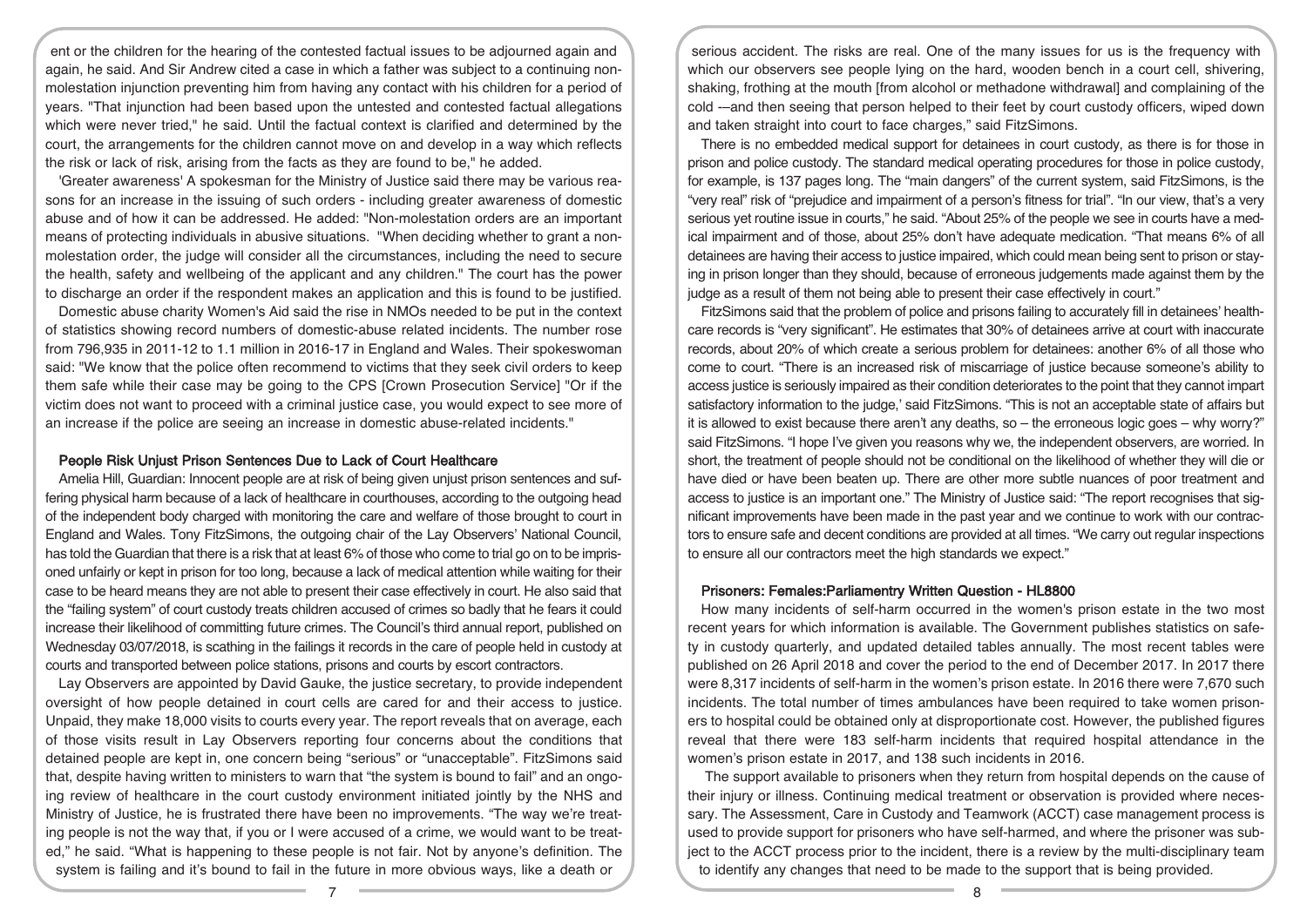The Government takes very seriously its responsibility to keep prisoners safe, and the recent increase in the number of self-harm incidents shows that we can and must do more. We have established a prison safety programme through which we are taking forward a comprehensive set of actions to improve safety in custody, including: rolling out revised and improved training for staff in assessing and managing the risk of suicide and self-harm amongst prisoners (which has already reached more than 15,500 staff); improving support for prisoners in their early days in custody; revising the ACCT case management process for those identified as being at risk; and renewing our partnership with the Samaritans by confirming a further three years' grant funding for their valuable Listeners Scheme.

How many times ambulances have been required to take women prisoners to hospital in the two most recent years for which information is available; and what support is provided to women prisoners after any return from hospital. The Government publishes statistics on safety in custody quarterly, and updated detailed tables annually. The most recent tables were published on 26 April 2018 and cover the period to the end of December 2017. In 2017 there were 8,317 incidents of self-harm in the women's prison estate. In 2016 there were 7,670 such incidents. The total number of times ambulances have been required to take women prisoners to hospital could be obtained only at disproportionate cost. However, the published figures reveal that there were 183 self-harm incidents that required hospital attendance in the women's prison estate in 2017, and 138 such incidents in 2016.

The support available to prisoners when they return from hospital depends on the cause of their injury or illness. Continuing medical treatment or observation is provided where necessary. The Assessment, Care in Custody and Teamwork (ACCT) case management process is used to provide support for prisoners who have self-harmed, and where the prisoner was subject to the ACCT process prior to the incident, there is a review by the multi-disciplinary team to identify any changes that need to be made to the support that is being provided.

The Government takes very seriously its responsibility to keep prisoners safe, and the recent increase in the number of self-harm incidents shows that we can and must do more. We have established a prison safety programme through which we are taking forward a comprehensive set of actions to improve safety in custody, including: rolling out revised and improved training for staff in assessing and managing the risk of suicide and self-harm amongst prisoners (which has already reached more than 15,500 staff); improving support for prisoners in their early days in custody; revising the ACCT case management process for those identified as being at risk; and renewing our partnership with the Samaritans by confirming a further three years' grant funding for their valuable Listeners Scheme.

## Practice In Russia of Incarcerating Prisoners Thousands of Miles From Their Families

In Chamber judgment! in the case of Voynov v. Russia (application no. 39747/10) the European Court of Human Rights held, unanimously, that there had been: a violation of Article 8 (right to respect for private and family life) of the European Convention on Human Rights, and a violation of Article 13 (right to an effective remedy) of the European Convention.

The case concerned a complaint brought by a prisoner that he had been sent to serve his sentence in a prison 4,200 kilometres from his home town. He has not seen his partner since 2014 and has never seen his four-year-old daughter. The Court found that there was nothing in the Government's submissions in the case to convince it to depart from its findings in a judgment of 2017 on the same issue. In that judgment the Court held that the Russian legal

system did not provide sufficient safeguards against abuse as concerned decisions on the location of incarceration, in breach of prisoners' right to respect for their family life. Moreover, it was not satisfied that a procedure suggested by the Government would have provided an avenue for the applicant in the present case to adequately complain about the breach of his right to respect for family life. Nor was there any other remedy available to him at national level to complain about being sent so far away from his family to serve his sentence.

Principal facts:The applicant, Timur Voynov, is a Russian national who was born in 1985. He was convicted in 2009 of drug-related crimes and sentenced to 12 years' imprisonment. He has been serving his sentence since April 2010 in the village of Areyskoye, Krasnoyarsk Region, which is 4,200 km from Oryol where his mother and partner live. His transfer was ordered by the Oryol penal authorities because of overcrowding in the post-conviction detention facilities in the region. Mr Voynov's repeated requests to the authorities to be transferred to a prison closer to Oryol to maintain family ties while serving his sentence have all been rejected. He also brought civil proceedings claiming compensation for the decision to transfer him, but his claim was dismissed in 2012. The courts, not addressing his argument concerning the difficulties in maintaining family ties at such a distance, held that the penal authorities' decision had been lawful because there had been overcrowding in the Oryol prisons. His partner visited him six times between 2011 and 2013, but she has no longer been able to visit him since the birth of their daughter in 2014. He has never seen his daughter.

Article 8 (right to respect for private and family life):The case is a follow-up to the lead judgment in Polvakova and Others v. Russia of 2017, in which the Court found a breach of Article 8 because the Russian legal system did not provide sufficient safeguards against abuse as concerned decisions on the location of prisoners' incarceration. There was nothing in the Government's submissions in the present case to convince the Court to depart from the findings in that judgment. Moreover, a recent ruling by the Constitutional Court of Russia showed that the national authorities' approach to the interpretation of domestic law on the matter had not evolved. In that ruling an application lodged by a convicted prisoner alleging that certain legal provisions (Articles 73 § 4 and 81 § 2) of the Code of Execution of Criminal sentences violated the rights of prisoners and their families was dismissed. The Constitutional Court found that those provisions were not arbitrary and corresponded to international legal norms under which prisoners should, where possible, serve their sentence near their home, but that those norms were only a recommendation and were subject to economic and social realities. There had therefore been a violation of Article 8 of the Convention. Article 13 (right to an effective remedy).

The Government suggested that Chapter 25 of the Code of Criminal Procedure, which set out a procedure for challenging State agencies' acts and omissions, was an effective remedy for Mr Voynov's complaint. It therefore argued that the application should be declared inadmissible for nonexhaustion of domestic remedies. However, for a remedy to be effective, it must be clearly set out and confirmed by practice or case¬law and the Government had not provided any details or concrete examples of judicial practice for their suggested remedy. Moreover, in other cases, including Polyakova and Others, brought before the Court, it had each time refused to accept a complaint under Chapter 25 of the CCP as an effective domestic remedy. The Court was not therefore satisfied that such proceedings, had they been instituted by Mr Voynov, would have provided an avenue for him to adequately vindicate his right to respect for family life.

Furthermore, the proceedings claiming compensation had not provided an effective remedy for Mr Voynov either. In those proceedings the domestic courts had not addressed his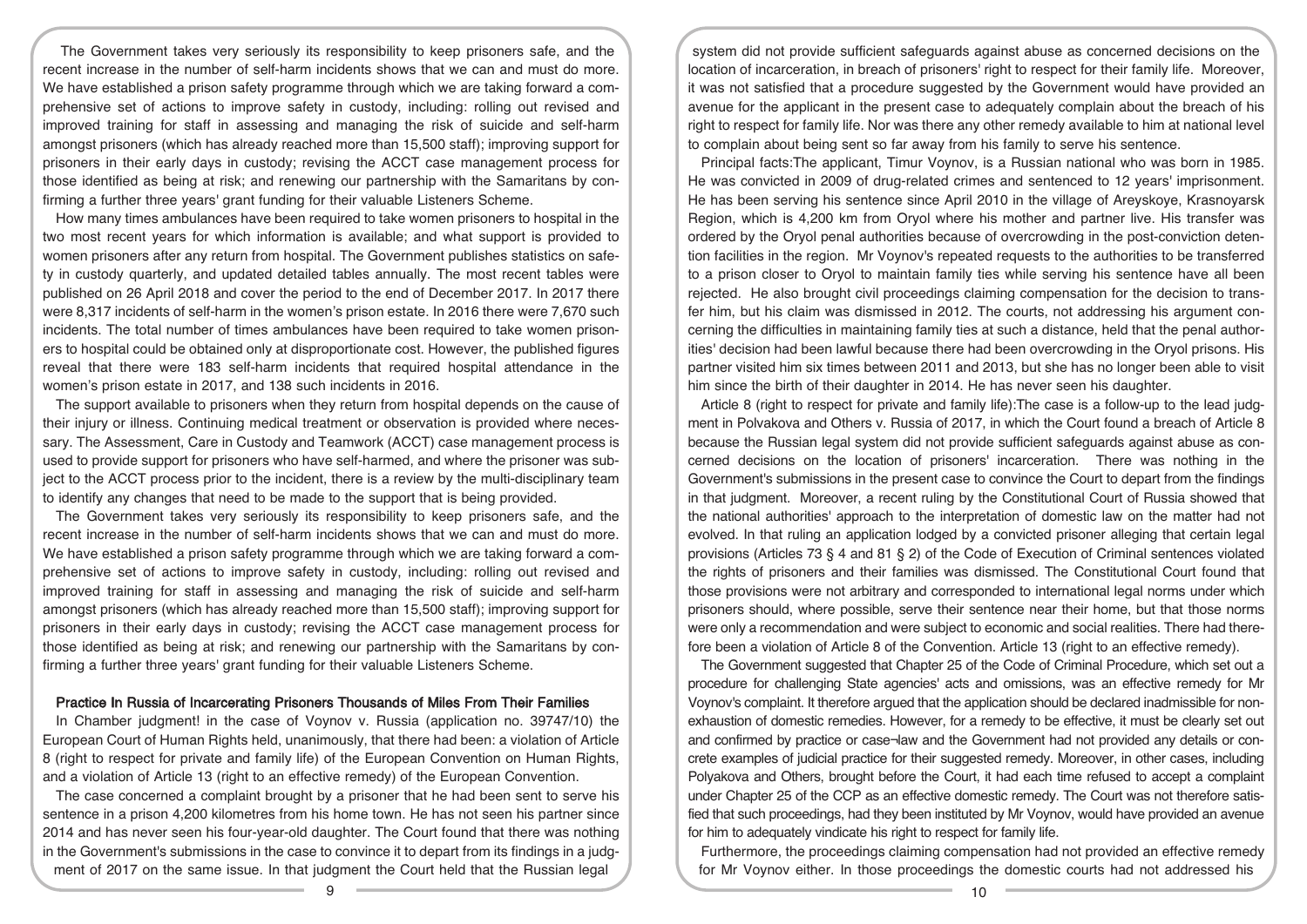argument regarding the difficulties in maintaining contact with his family while imprisoned so far away from them. Therefore, dismissing the Government's argument as to non-exhaustion of domestic remedies, the Court found that Mr Voynov had not had at his disposal an effective remedy for his complaints under Article 8, in breach of Article 13. Article 41 (just satisfaction). The Court held that Russia was to pay Mr Voynov 6,000 euros (EUR) in respect of non-pecuniary damage and EUR 850 in respect of costs and expenses.

Concurring Opinion of Judge Elósegui

1. I agree with the whole judgment in the case of Voynov v. Russia and the Court has decided it unanimously. My concurring opinion seeks to analyse, in greater depth, paragraph 42 of the judgment in order to show what the Russian Government have failed to demonstrate. As the Court says in paragraph 42: "No attempts at balancing the claimants' interests against those of the State had been made". For the Court, the proportionality test is a tool to secure the protection of Convention rights. It is not an end in itself, but a method for weighing Convention rights in the balance where there are conflicting interests between the parties, to ascertain whether or not there has been a violation of a right, or if an interference by the State with an individual's rights has been justified.

2. I suggest that in order to be more prescriptive, as regards our balancing test to establish proportionality, we could expect the Russian authorities and domestic Russian courts to perform a balancing exercise respecting the following steps[1]: suitability or adequacy, necessity, and proportionality stricto sensu (on the tripartite proportionality test, see the separate opinion of Judge Pinto de Albuquerque in Mouvement raëlien suisse v. Switzerland [GC], no. 16354/06, ECHR 2012 (extracts)).

3. The first step means that the authority has to carry out a balancing exercise as regards the justification for the interference with the applicant's rights, namely the suitability of the measure in pursuit of a legitimate aim. The second step of the proportionality test is to examine the necessity of the measure. In the present case, the Government had to justify the existence of a specific reason to choose a faraway prison. For instance, in some circumstances this could be justified because of the dangerousness of the prisoner or for security reasons.

4. Going to the third step, proportionality stricto sensu, this part of the test can further be divided into three stages. In the first stage, it would be necessary to examine the weight and gravity of the goal of avoiding prison overcrowding. We could attribute to this goal of the State a moderate degree of weight because it is an organisational aim, although it may be important for the purpose of protecting order and security in prisons. In the second stage, we could analyse the right of the prisoner to have a family life under Article 8 of the Convention. The intensity of the interference will be serious if the Government do not allow the fulfilment of this right (on the protection of family life of prisoners in Russia, see the joint concurring opinion of Judges Pinto de Albuquerque and Turković in Khoroshenko v. Russia [GC], no. 41418/04, ECHR 2015). In the third stage, we have to weigh up the results of the first two stages to see whether or not the overcrowding in some prisons justifies the decision to send the applicant to IK-7 prison 4,200 kilometres from his home.

5. Also it has to be examined whether the State could attain the same goal with an alternative measure, namely choosing a prison that is closer to the applicant's home, taking into account the applicant's right to family life. The fact is that this great distance is a serious interference with his right to maintain family and social ties. Consequently, it is possible to conclude, after an analysis of the proportionality, that the legitimate aim of the Government to ensure better organisation of prisons could be fulfilled through a less severe interference with a fundamental right of the applicant. Here the overcrowding in some prisons does not justify the decision to send the applicant 4,200 kilometres away from his home. In this concrete

case, the Government have not adequately weighed in the balance the applicant's right to a family life, the limitation of which is not proportionate and is not justified in this case.

6. Moreover, taking into account the empirical and normative assumptions, the empirical fact is that the IK-7 prison had also been overcrowded; and in relation to the norms, as the Court has said at the end of paragraph 42: "The Court found that Russian domestic law governing the geographical distribution of prisoners as interpreted by the domestic courts did not enable an individual to obtain a judicial review of the proportionality of the FSIN's decision to his or her vested interests in maintaining family and social ties."

7. In conclusion, a different measure could have been taken, namely to find a prison that was closer to the applicant's home while fulfilling the same goal; this would have been less injurious to his right to family life.

# Murder Convictions Quashed - Judge Wrongly Removed Culpable Homicide Verdict From Jury

Scottish Legal News: Two men found quilty of murder had their convictions quashed after appeal judges ruled that the trial judge had misdirected the jury by removing the option of a verdict of culpable homicide. The Appeal Court of the High Court of the Justiciary allowed the appeal by Ryan Gibb and Cameron Laurie, who were convicted of the murder of James Chadwick following a trial at the High Court in Aberdeen in 2016, after ruling that there had been a "miscarriage of justice". The judgment has been published after the two accused were convicted of murder last week following a retrial. The Lord Justice Clerk, Lady Dorrian, sitting with Lord Drummond Young and Lord Turnbull, heard that the appellants had appeared together on a charge of murdering James Chadwick on 31 August 2015 at Chadwick's home address in Aberdeen. At trial it was accepted that both appellants, and no-one else, were at Chadwick's house together during the incident in which he met his death, but each advanced a special defence incriminating the other, although neither gave evidence. The court was told that the deceased had previously been in a relationship with Gibb's mother, Tracey Gibb, and had told witnesses that he was afraid to leave his house and was afraid of violence at the hands of the accused Gibb and his friends.

The cause of death was a subdural haemorrhage resulting from a blow to the head, but the deceased had sustained a significant number of other injuries, all caused by blunt force trauma, including injuries to the head, neck, chest and abdomen, as well as other minor injuries. There was evidence from a pathologist that the patterned nature of these injuries were "highly suggestive" of them having been caused by footwear in the context of an assault involving kicking and/or stamping, and the pattern on two of the injuries on the deceased's head and body was consistent with the tread on Gibb's trainers. Gibb was convicted unanimously, and Laurie by a majority, while both were also unanimously convicted of a further charge of attempting to defeat the ends of justice. In his speech to the jury, the advocate depute raised the possibility that a verdict of culpable homicide might be returned in respect of the second appellant, Laurie, but neither defence counsel made reference to the issue.

Judge's Charge: However, in the course of his charge to the jury, the trial judge withdrew the possibility of a verdict of culpable homicide in respect of either accused, saying that the litany of injuries was such that there was no scope for a conviction for culpable homicide. The trial judge gave the jury directions about concert, and told them that although they could convict the first appellant as actor, they could convict the second appellant only on an art and part basis. Both appellants appealed against conviction, arguing that the judge "erred" in removing the option of culpable homicide from the jury's consideration. It was also submitted that his directions in respect of concert were "inadequate"; on the basis that in a case of this kind, alleging spon-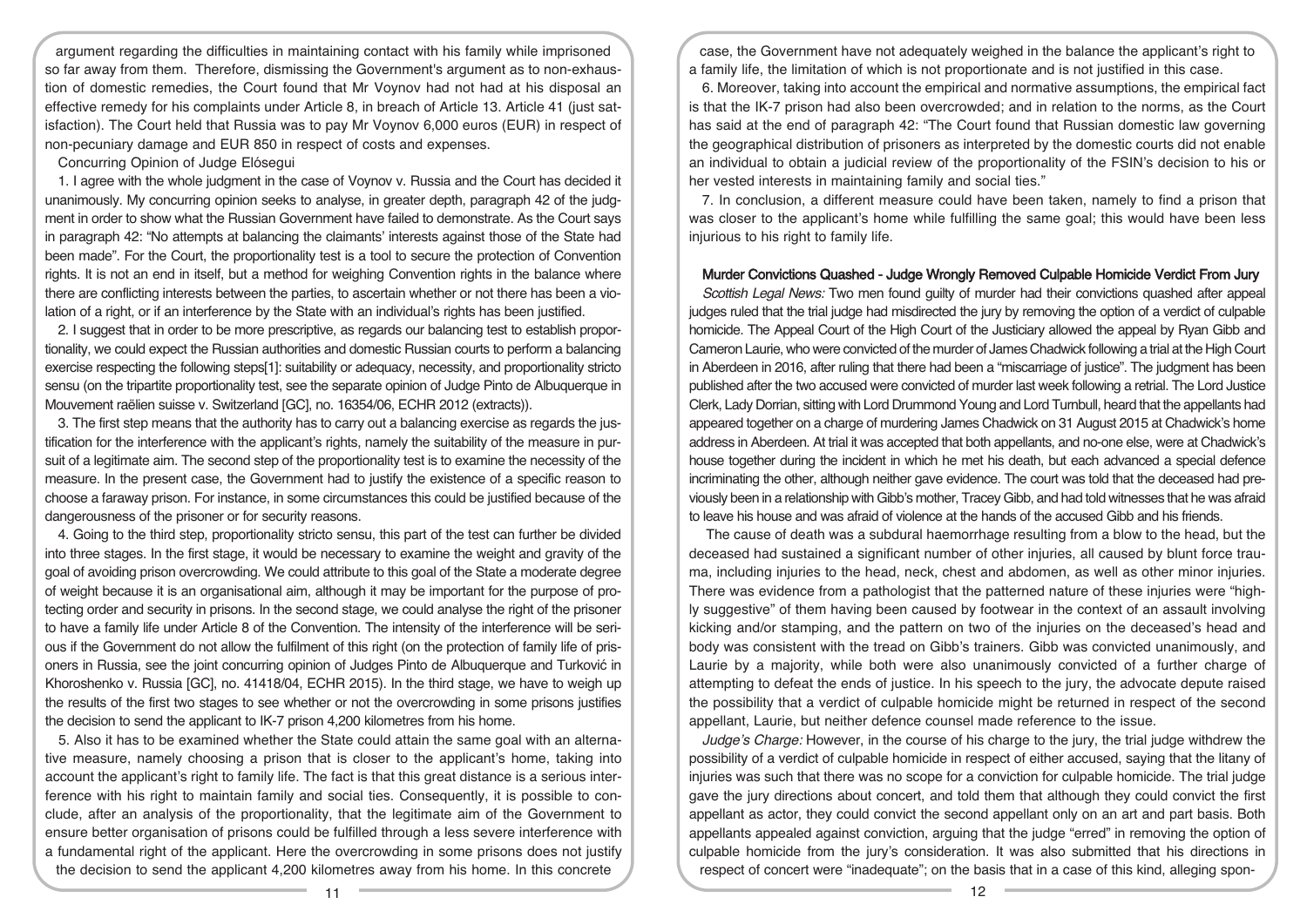taneous concert, and where there are no clear and undisputed facts about the circumstances of the attack, and no weapons it was incumbent upon the trial judge to give directions about the nature and scope of any common criminal purpose, and that it extended to the degree of violence which resulted in death.For Gibb, it was further submitted that the direction that Laurie could be convicted only on an art and part basis was a misdirection, unfairly undermining Gibb's defence of incrimination. And for Laurie, it was said that there was a misdirection in relation to the treatment of certain statements made by a witness.

The Crown's response was that the nature of the attack was such that there was "no room" for a verdict of culpable homicide. In these circumstances it was not necessary for the trial judge to direct the jury that they required to be satisfied that the scope of any concert extended to the degree of violence which caused death. The sustained and violent nature of the attack was such that it obviously encompassed the use of "lethal force".

'Miscarriage of justice': Allowing the appeal, the court held that the trial judge's misdirection was a "material" one. Delivering the opinion of the court, the Lord Justice Clerk said: "It is beyond doubt that in certain circumstances a trial judge in a case of murder would be entitled to withdraw culpable homicide from the jury, might even have a duty to do so. It is equally beyond doubt that great circumspection must be exercised in taking such a course, and it would only be justified if it could be said that on the evidence there was no basis upon which such a verdict could be returned. "The assessment of whether the actions of any particular accused should be characterised as displaying the wicked recklessness required for a conviction of murder is typically one for the jury. It is only if any evidence which might bear on that question would be incapable of being given weight by any reasonable jury properly directed that the judge would be justified in withholding the option of culpable homicide. "In a case where there is no intent to kill, no antecedent plan, no weapons (apart from the dog lead, in this case), where there is uncertainty as to the circumstances of the attack and where there is no clear picture of the respective part played by each of two accused, the factual conclusions which might lead to the determination of the appropriate verdict, as between murder and culpable homicide, are very much issues which fall into the territory of the jury. In such cases it is a question of fact and degree whether the actions should be classed as murder." Lady Dorrian added: "This is not a case in which picture was so clear cut – as regards either accused – that culpable homicide should have been withdrawn from the jury. We consider that in doing so the trial judge misdirected the jury, and that the misdirection was a material one which has resulted in a miscarriage of justice. On that basis we will allow the appeal. That being so, we do not require to address the remaining grounds of appeal."

# British Airways Sponsors Pride. So Why Help To Deport LGBT Asylum Seekers?

Michael Segalov, Guardian, Virgin took a stand against forced deportations in defiance of the law. Britain's national airline should follow suit The fact that the 1971 Immigration Act made not co-operating with the Home Office a criminal offence for Virgin is immaterial. Putting people's lives in danger, LGBTQ+ or otherwise, can never be excused. LGBTQ+ rights in the United Kingdom weren't won by asking nicely: activists struggled for decades, and continue to do so – often engaging in acts of civil disobedience in order to ensure our right to live freely and safely is, as far as possible, enshrined in law. Airlines who facilitate, and profit from, the forced deportation of refugees and asylum seekers from the United Kingdom don't get to pass the blame. It's the responsibility of us all to stand up to grave injustices when we witness them first hand. Let's not forget that Jimmy Mubenga, an Angolan man, died after being restrained by guards while being deported on a BA flight.

If British Airways is truly committed to supporting LGBTQ+ people, it's not too much to ask that it takes this stand. Deporting members of our community to possible death can't be mitigated simply with its meaningless slogan of "Flying Proud". If British Airways doesn't follow in Virgin's footsteps, it will prove that it's only lip-service and good PR that the airline considers worthwhile – co-optation at its worst. When I approached the company for comment I got no response. "We take great pride in transporting our modern British values to the world," reads British Airways' page on the Brighton Pride website. It's now up to the company to decide which values it wishes to uphold – those of a progressive society committed to equality, or one that continues to place LGBTQ+ lives at risk.

## Pittance Awards for Wrongful Imprisonment so Low They Breached Article 5 § 5

In Chamber judgment in the case of Vasilevskiy and Bogdanov v. Russia (applications no. 52241/14 and no. 74222/14) the European Court of Human Rights held, unanimously, that there had been: a violation of Article 5 § 5 (right to compensation for wrongful imprisonment) of the European Convention on Human Rights. The case concerned the applicants' complaint about the negligible amount of compensation they had been awarded for wrongful imprisonment. The Court found in particular that the domestic awards were the equivalent of 7 euros and 2.70 euros per day of wrongful imprisonment, which was so low as to impair the essence of their right to compensation under the European Convention. By a majority decision of six to one, it awarded each applicant 5,000 euros in respect of non-pecuniary damage.

The applicants, Aleksandr Vasilevskiy and Yan Bogdanov, are Russian nationals who were born in 1973 and 1981 respectively and live in Blagoveshchensk and the Novgorod Region (both in Russia). Mr Vasilevskiy, released from prison in June 2007, was awarded the equivalent of 3,320 euros for being held in jail for 472 days longer than he should have been after the sentencing courts had failed to take account of the time he had spent in pre-trial detention. He appealed unsuccessfully against the initial award, arguing that the figure was below the level of Strasbourg Court orders in similar cases. Mr Bogdanov was sentenced to 12 years in prison in 2006 for supplying drugs, but the sentence was reduced in 2013 to six years and he was released after the courts found the police had incited some of the offences. He sought compensation for 119 days in custody beyond his adjusted release date. In March 2014 he was awarded the equivalent of 1,576 euros, which was further reduced to 324 euros by a higher court in July of the same year.

## 'Damning' Findings of Prison Watchdogs 'Routinely Ignored'

According to the Howard League, IMB reports often fail to flag major problems. The group cites annual reports from Peterborough prison for the last four years which do not mention strip-searching at all. Nor do the annual IMB reports from Bronzefield, a prison operated by the same company.There are major recruitment problems with IMBs with, as of May, one-third of positions were empty. The Howard League identifies two key weaknesses in HMIP monitoring regime. 'The watchdog visits prisons infrequently, which means that problems can go unchecked for years at a time; and there is no obligation on the State to implement its recommendations,' it said. In a witness statement, Crook looks at the adequacy of the monitoring of private prisons by Independent Monitoring Boards (IMBs) and the official watchdog, Her Majesty's Inspectorate of Prisons (HMIP). IMBs are made up of unpaid members of the public who might give up two to three days a month of their time to assess life in prisons and immigration detention centres. All public and private prisons are audited in a three-year cycle by Her Majesty's Prisons and Probation Service. Crook argued that, without a clear idea of the